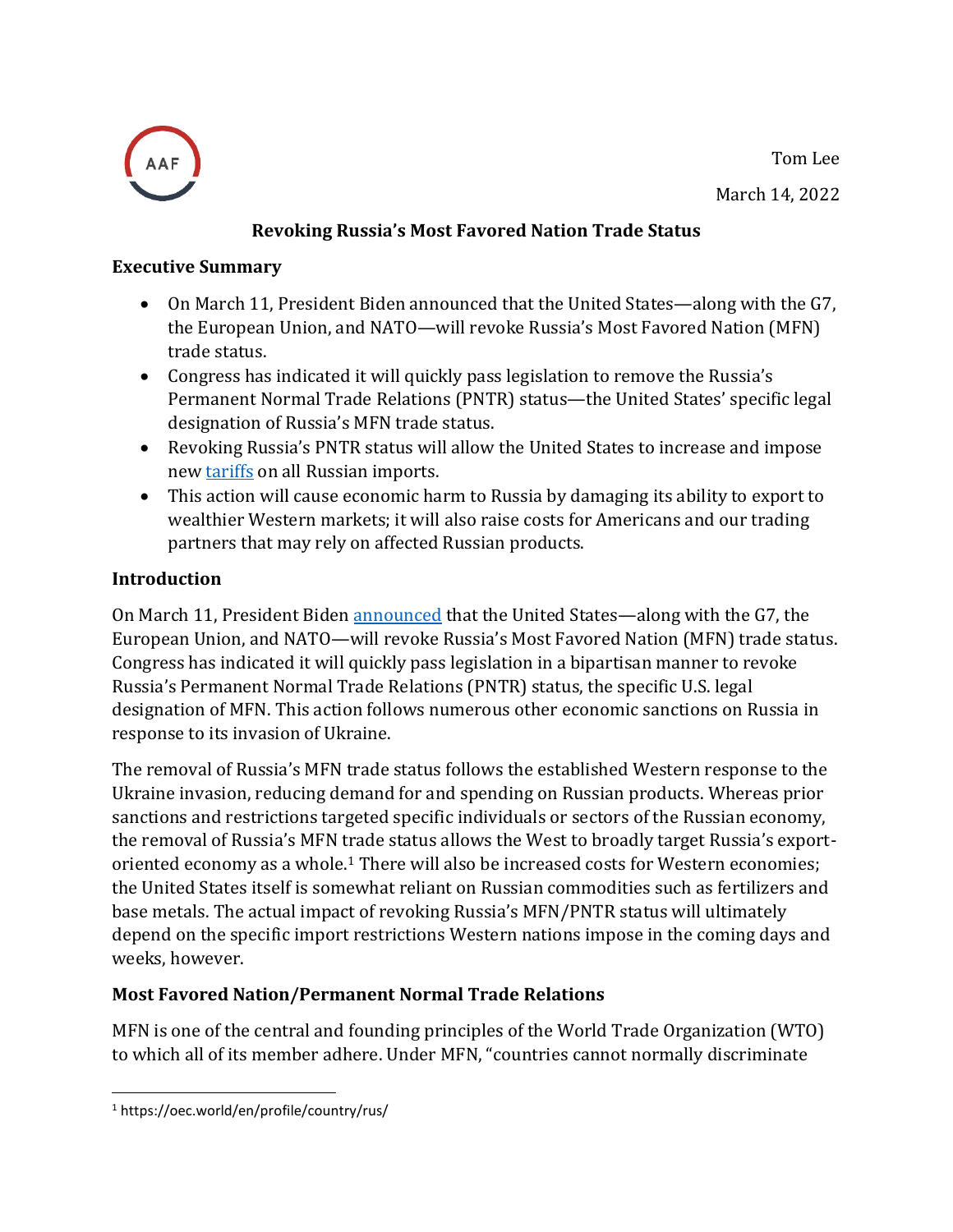between their trading partners. Grant someone a special favor (such as a lower customs duty rate for one of their products) and you have to do the same for all other WTO members."<sup>2</sup> MFN can also be interpreted as not raising tariffs on imports from a specific country if you have not raised tariffs on the same imports from all the other countries. Permanent Normal Trade Relations (PNTR) is the United States' legal designation of MFN, or in other words, PNTR is how the United States meets its MFN obligation as a WTO member.

#### **Economic Damage to Russia**

By revoking Russia's MFN status, via revoking its PNTR in the United States, the acting Western nations will no longer adhere to MFN when conducting trade with Russia. This will allow the United States to impose higher import restrictions, such as tariffs, on Russian goods. Thus, affected Russian goods will increase in price, lose competitiveness, and ultimately sell less in the global economy. This will damage the Russian economy as it is export-driven and heavily relies on foreign demand for its products.<sup>3</sup> revoking Russia's PNTR status will either decrease or cut off the Russian economy's access to U.S. markets and demand.

## **Economic Damage to the United States**

The United States economy will also be impacted by this action. As with the Russian economy, the extent of the impact on the U.S. economy will depend on the specific imports targeted and the level of the import restrictions set. Import restrictions such as tariffs ultimately lead to higher costs borne by U.S. producers and consumers. If the United States raises import restrictions on more heavily relied upon Russian goods, such as fertilizers and certain base metals, U.S. sectors such as agriculture, which is already undergoing inflatio[n,](https://www.americanactionforum.org/multimedia/the-aaf-exchange-ep-97-inflation-war-and-covid-19/) <sup>4</sup> will feel the pinch—as will consumers.

Canada has announced that in removing its MFN status for Russia, it will set a 35 percent tariff rate on all imports from Russia. In 2021, the United States imported about \$29.7 billion in goods from Russia. If the United States were to set a similar tariff, the U.S. economy would have to pay about \$10.4 billion in additional cost burdens.

Again, the extent of the economic damage felt by all sides will ultimately depend on the specific decisions made in the coming days and weeks regarding the exact import restrictions imposed, and for how long they are in effect.

An excel file detailing the list of products the United States imported from Russia in 2021 can be found [here.](https://americanactionforum-my.sharepoint.com/personal/tlee_americanactionforum_org/Documents/Imports%20From%20Russia%20HS%202%20and%204.xlsx?web=1)

Based on 2021 import figures, Russia was the 17th largest trading partner of the United States. Thus, the economic impact of revoking Russia's MFN/PNTR status will thus be much

<sup>2</sup> https://www.wto.org/english/thewto\_e/whatis\_e/tif\_e/fact2\_e.htm

<sup>&</sup>lt;sup>3</sup> Ibid

<sup>4</sup> https://www.bls.gov/news.release/pdf/cpi.pdf